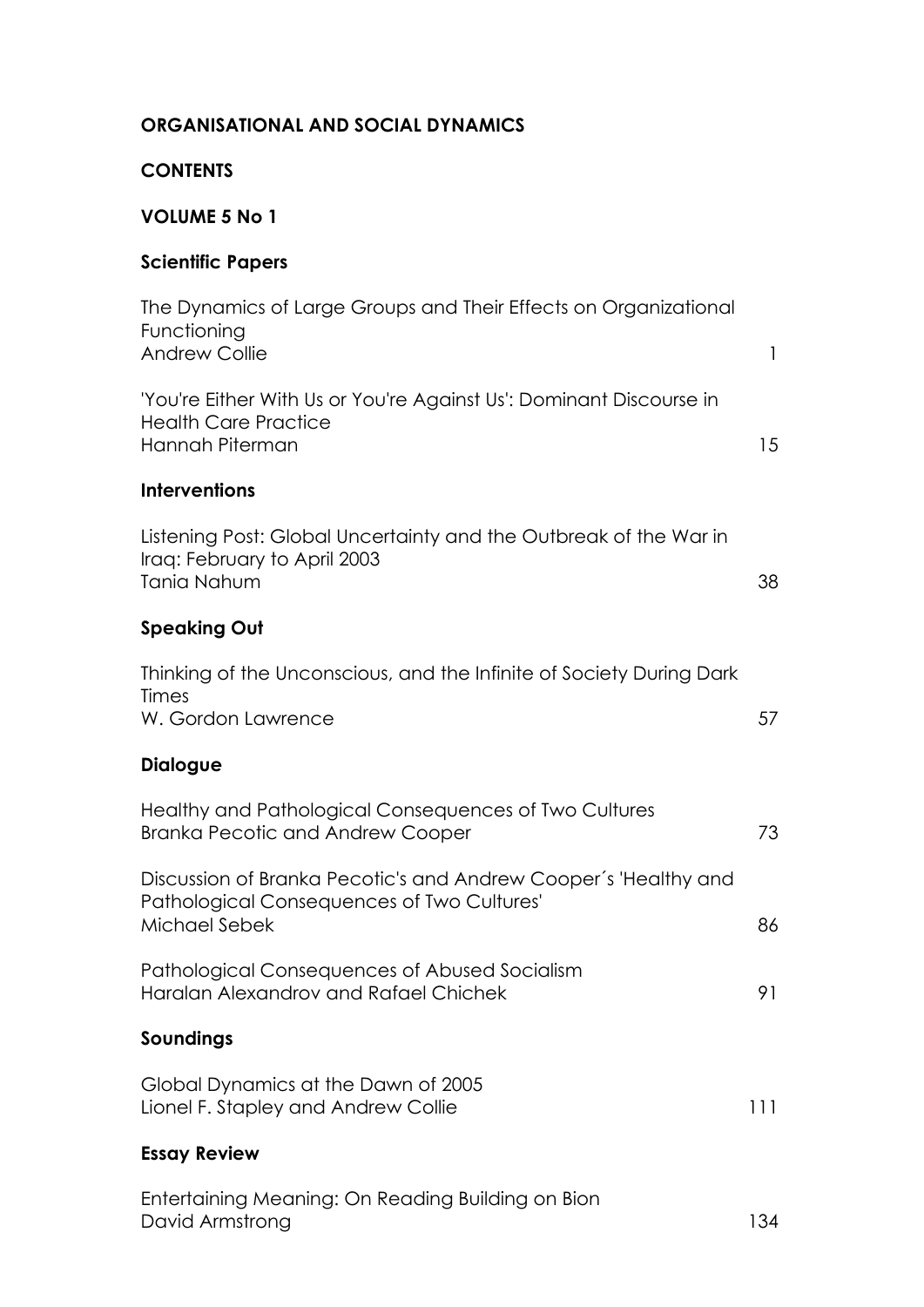### **Reviews**

Siblings: Sex and Violence, Juliet Mitchell, Polity Press, 2003. Jacqueline Sirota 142 Experiential Learning in Organizations: Applications of the Tavistock Group Relations Approach, Laurence J. Gould, Lionel F. Stapley and Mark Stein (eds.), Karnac, New York & London, 2004. Gerard van Reekum 147 Working Below the Surface: The Emotional Life of Contemporary Organizations, Clare Huffington, David Armstrong, William Halton, Linda Hoyle and Jane Pooley (eds.), Karnac, 2004. Russ Vince 153 **Notes on Contributors** 157